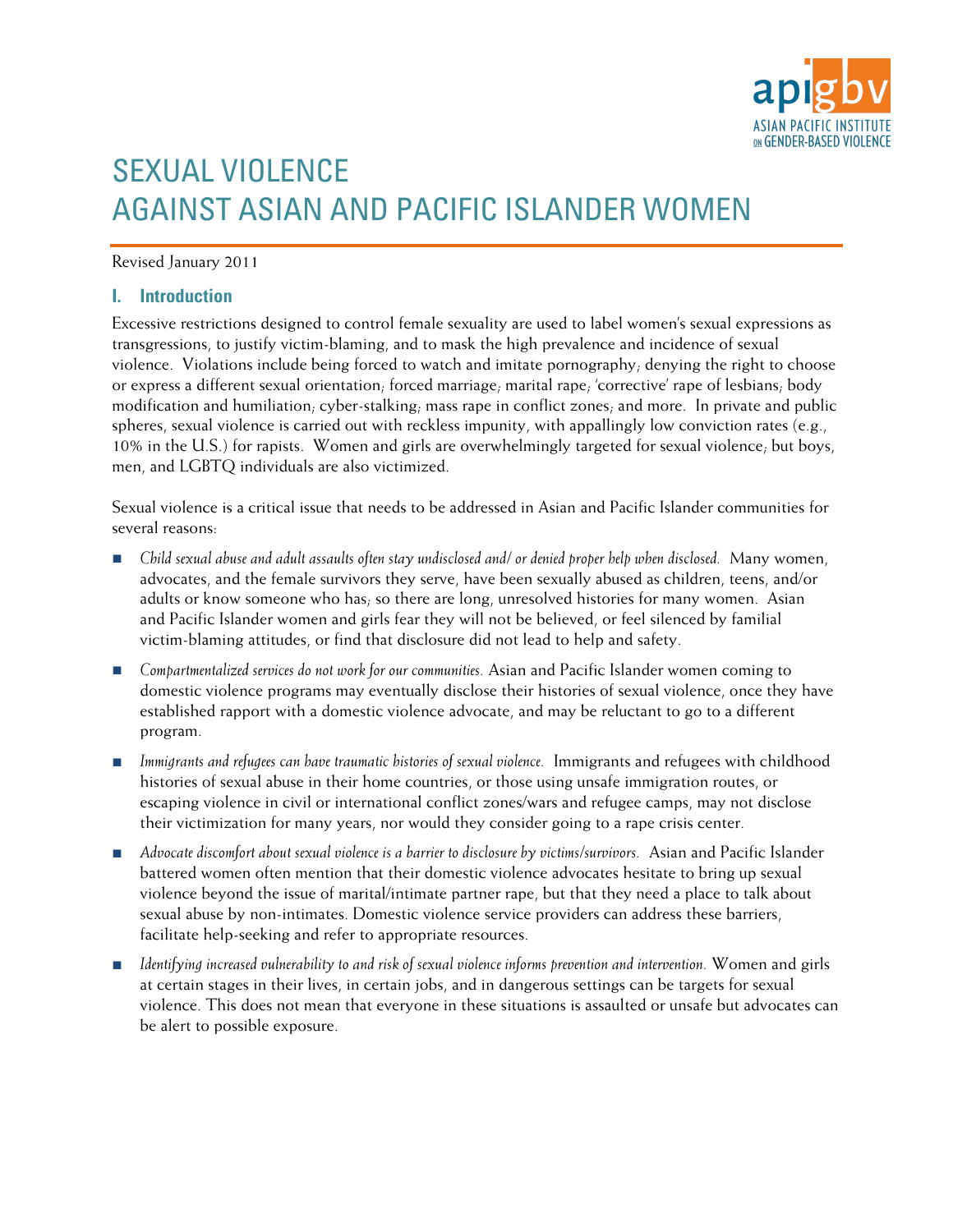#### **II. Definition**

*Sexual violence includes sexual actions and threats that are experienced as invasive to the body and violate bodily integrity.* ~World Health Organization Report, 2002.

*Sexual violence is defined as any sexual act, attempt to obtain a sexual act, unwanted sexual comments or advances, or acts to traffic, or otherwise directed against a person's sexuality using coercion, by any person regardless of their relationship to the victim, in any setting, including but not limited to home and work.*  ~Jewkes, Sen and Garcia-Moreno World Health Organization Report Report, 2002.

This analysis enumerates the kinds of sexual violence women face; identifies the contexts that increase the vulnerability of immigrants and refugees, such as coming from conflict zones; addresses issues such as advocate discomfort and language difficulties that can inhibit access to services; and develops trainings for domestic violence programs to address the intersections of sexual and domestic violence in Asian and Pacific Islander communities. It distinguishes between experiences of, and vulnerabilities to, sexual violence and lists the types of sexual violence Asian and Pacific Islander women may experience; and it identifies particular contexts that increase their vulnerability. Information on types of sexual violence, vulnerable women, and potentially dangerous settings is, however, applicable to women and girls in any community.

### **III. Types of Sexual Violence**

- Body modification or bodily humiliation by men or other women
- Child Sexual Assault (CSA) by known assailants or strangers
- Coerced (forced) sex
- Coerced sexual initiation
- Custodial rapes: in police stations, jails, etc.
- Cyber assaults, cyber stalking and cyber predators
- Date rape/Drug facilitated rape
- Female Genital Mutilation (FGM) or Female Genital Cutting
- Forced marriages, including marriage of children
- Forced group sex
- Gang rapes
- Ignorance about sexuality, anatomy, sex, or sexual safety, ostensibly to 'protect' girls.
- Incestuous Sexual Assault (ISA)
- Neglect/coldness: extreme sexual neglect or coldly going through the motions of sex
- Public molestation by known assailants or by strangers in crowded public spaces, particularly public transport. In India, this is termed 'eveteasing'.
- Marriage-related sexual violence
	- Abandonment, physical and/or sexual of wives/brides
	- **Infidelity**
	- Marital rape
	- Polygamy: one man has several wives whether through legal or 'cultural' marriages (listed as sexual violence because the culture or husband forces women to accept this arrangement)
	- Polyandry: one woman has several husbands (listed as sexual violence if a woman is forced into this arrangement)
	- Temporary marriage: practiced as a way to legitimize sexual relations between non-married couples (over the dating period, for example) or with a prostitute (for the length of the encounter).
	- Marriage by capture: a practice where a woman is 'captured' by potential husband and kept captive for a few days in his family home until she 'consents' to marry him.
- Pornographic-related violence: being forced to watch and mimic pornographic acts.
- Wife inheritance: also called fraternal polyandry where a widow must marry her dead husband's brother.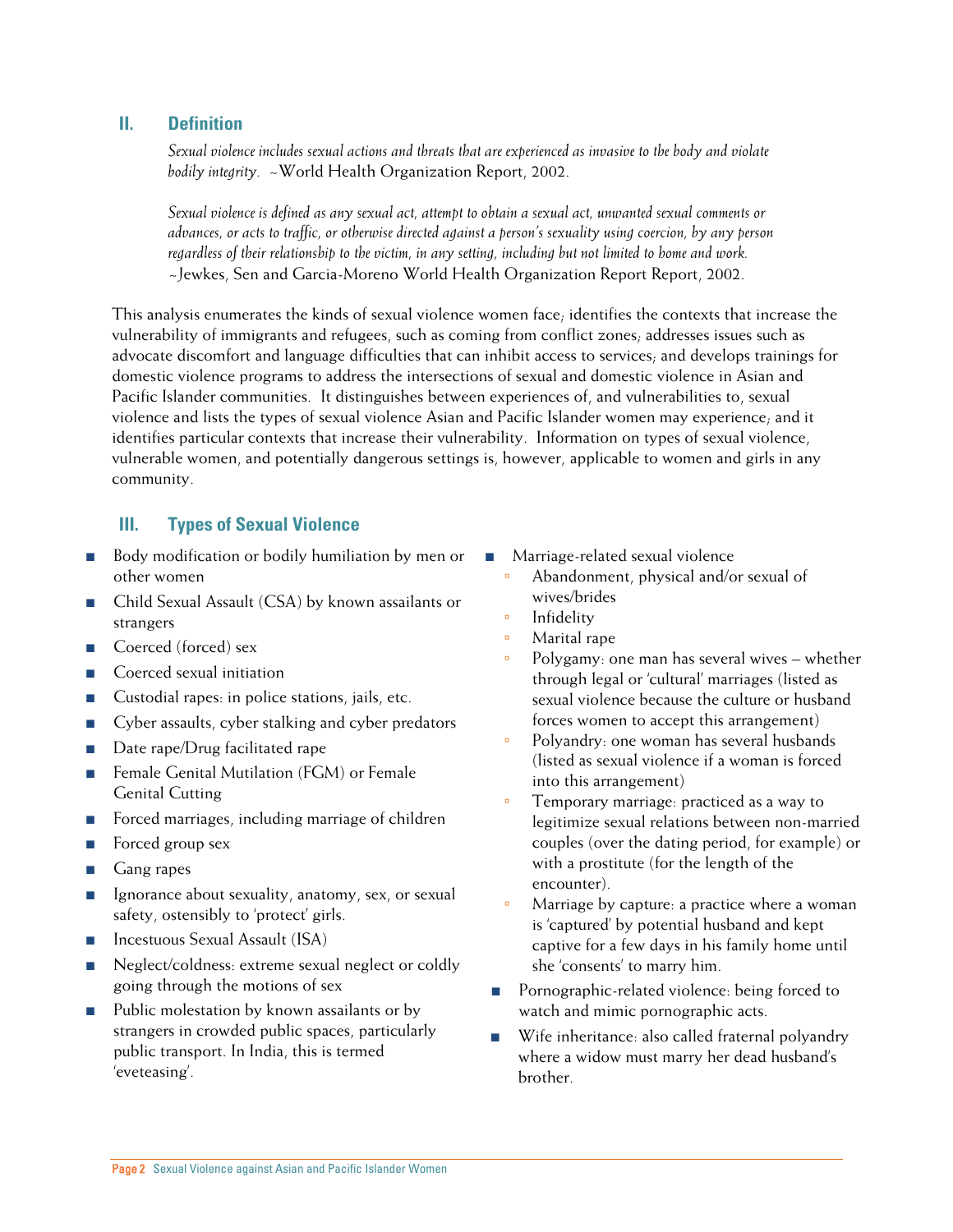- Rape by known assailants or strangers
- Rape and its aftermath, which can include:
- Victim-blaming.
- <sup>o</sup> Being forced to marry rapist or someone else right away.
- Abandonment or violence by the victim's family towards the victim.
- If a pregnancy results from the rape, family may send her to their home country permanently, force her to carry the pregnancy, give up child for adoption, or force her to have an abortion.
- Few consequences for perpetrators of campus rape, disciplinary actions like suspension are decided by college administrators.
- Sexting: texting sexually explicit materials, including pictures of a partner without his/her permission.
- Sexual harassment in workplaces, places of worship, homes, schools, or university campuses.

## **IV. Vulnerable Women & Girls and Potentially Dangerous Settings**

- Actresses
- Advocates
- Athletes
- Battered women
- College campuses
- Disaster zones (e.g., tsunami in Southeast Asia, earthquakes in Pakistan, Iran)
- Divorced, separated or widowed women
- Domestic workers
- Elderly
- Healthcare settings
- High schools (can include predatory behavior from teachers, coaches, other authority figures)
- Homeless women and children
- Immigration processes/unsafe travels
- Incarcerated women or those in police custody/jails
- International Marriage Bureaus (IMBs): women marrying through such services.
- Lesbians, bisexual and transgender individuals, including teens and young women.
- Survival or transactional sex: women having sex in exchange for necessities like food, children's clothes, a place to stay, etc., and not necessarily with multiple men. (This is not the same as sex work.)
- Unprotected sex (forced) leading to an unwanted pregnancy, HIV, or STI exposure. This can affect women with trans-national partners who travel between the U.S. and home countries frequently.
- Virginity examinations and attendant surgeries to ensure that her hymen is intact (e.g., sewing up a torn hymen). In fact, ruptured hymens do not necessarily bleed - referred to medically as a compliant hymen.
- Voyeurism, which includes flashing, peeping, or through the use of technology
- Witnessing rape: children or family forced to watch (or know it is happening) and how it affects both victim and witness.
- Mentally disabled or mentally ill
- Military wives/partners and women who live or work in the vicinity of military bases.
- Models
- Poor women and the exploitation of female poverty in the form of adoption, trafficking, and transactional sex.
- Pregnant women
- Prostituted women and children or sex workers
- Refugees or Internally Displaced Persons (IDPs) in war or post-war camps
- Religious and cultural minorities
- Sexual abuse by clergy/clerics
- Stalked women
- Teens: pregnant, sexually-active teens, or runaways
- Trafficked women
- War survivors (civil or international wars)
- Women with disabilities
- Workers in exploitative settings